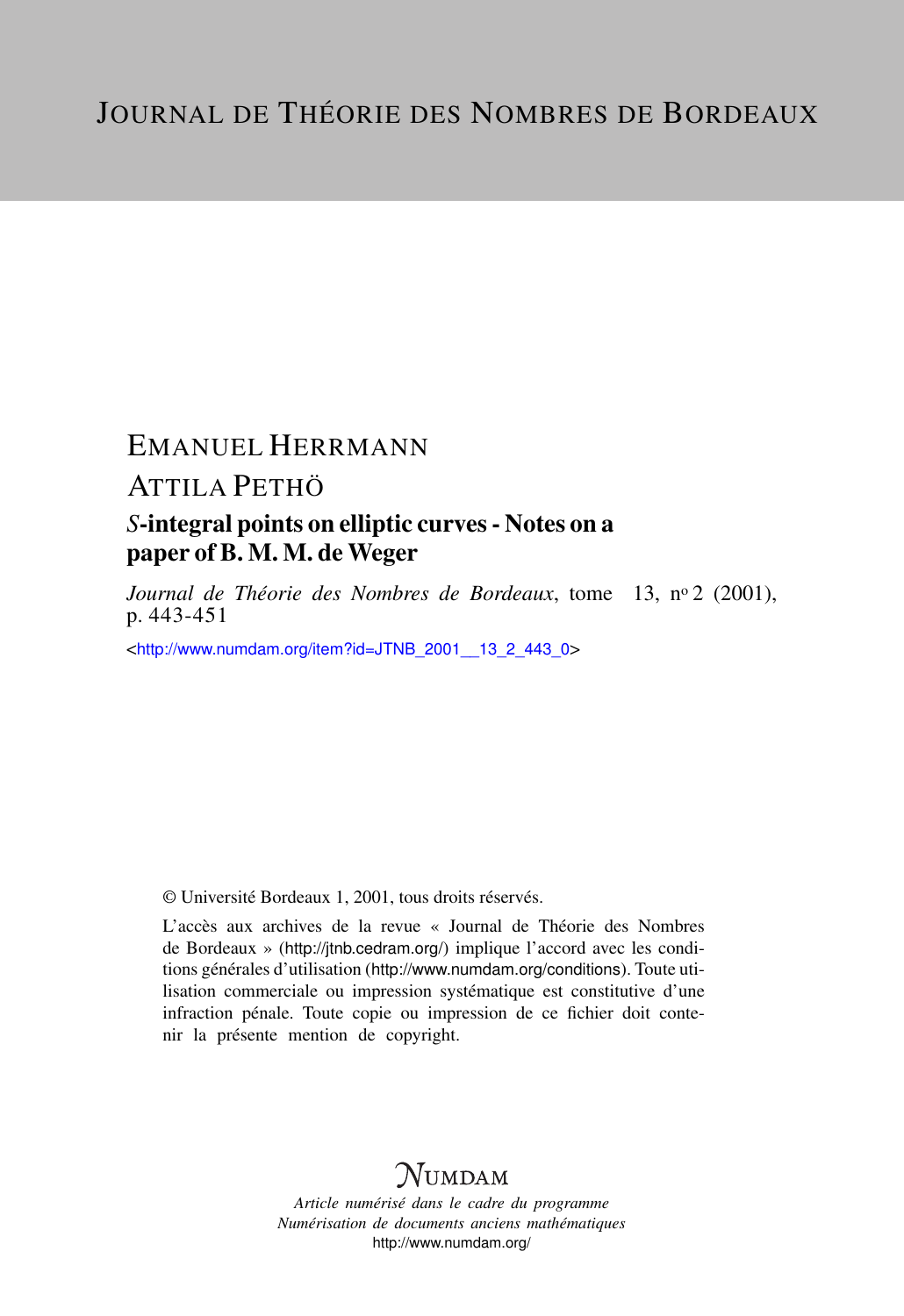### S-integral points on elliptic curves - Notes on a paper of B. M. M. de Weger

par EMANUEL HERRMANN<sup>\*</sup> et ATTILA PETHŐ<sup>\*\*</sup>

RÉSUMÉ. Nous donnons une nouvelle preuve beaucoup plus courte d'un résultat de B. M. M de Weger. Cette preuve est basée sur la théorie des formes linéaires de logarithmes complexes, p-adiques et elliptiques, pour lesquelles nous obtenons une majoration en confrontant les résultats de Hajdu et Herendi à ceux de Rémond et Urfels.

ABSTRACT. In this paper we give a much shorter proof for a result of B.M.M de Weger. For this purpose we use the theory of linear forms in complex and p-adic elliptic logarithms. To obtain an upper bound for these linear forms we compare the results of Hajdu and Herendi and Rémond and Urfels.

#### 1. Introduction

In a recent paper [12] B.M.M. de Weger solved the Diophantine equation

$$
(1) \t\t y^2 = x^3 - 228x + 848
$$

completely in rational numbers  $x, y$  such that their denominator in the lowest form is a power of 2. With other words, he solved (1) in S-integers where  $S = \{2, \infty\}$ . De Weger uses in the proof algebraic number theoretical considerations and lower estimates for linear forms in complex and q-adic logarithms of algebraic numbers.

In the present paper we will give a much shorter proof of a generalization of Theorem 1 of [12]. Here we use the theory of elliptic curves and linear forms in elliptic logarithms. More precisely, we are using a theorem of Rémond and Urfels [6], which can be applied for curves of rank at most 2. An alternative method which avoids lower bounds for linear forms in q-adic elliptic logarithms is given in [5]. However the bounds coming from [5] are

Manuscrit reçu le 3 août 1999.

<sup>\*</sup> This paper was partly written while the author was a Visiting Scholar at the School of Mathematics and Statistics at the University of Sydney. His research was supported in part by grants from the Australian Research Council and the Defense Science and Technology Organization.

<sup>\*\*</sup> Research partially supported by Hungarian National Foundation for Scientific Research, Grant No. T25157 and T16975.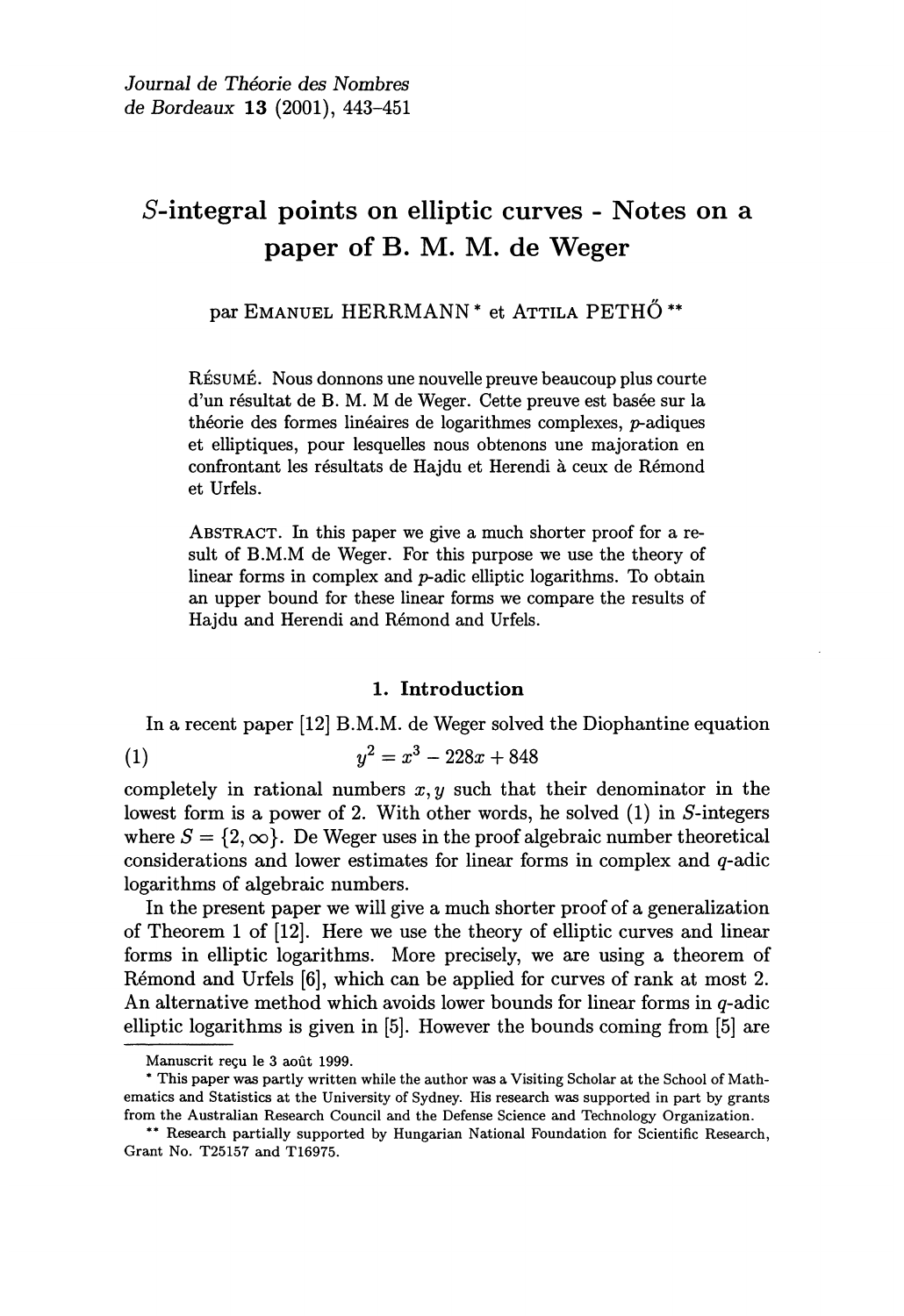in the actual case much larger as working directly with the Theorem of Remond and Urfels (cf. Section 3).

We now state our result.

**Theorem 1.** Let  $S = \{2, 3, 5, 7, \infty\}$ . Then the equation  $y^2 = x^3 - 228x + 848$ 

has only 65 S-integer solutions  $(x, \pm y)$  listed in Table 2 at the end of this paper.

#### 2. Notations and Auxiliary Results

Let the elliptic curve be defined by the equation

$$
(2) \t y2 = x3 + Ax + B, \t A, B \in \mathbb{Z}
$$

Let  $S = \{q_1, \ldots, q_{s-1}, q_s = \infty\}$  be a set of primes including the infinite prime. To simplify the presentation we assume that the equation (2) is minimal for every finite prime  $q \in S$ . For the general case we refer to the paper [5].

Let  $P_1, \ldots, P_r$  denote a basis of the Mordell-Weil group  $E(\mathbb{Q})$  and let g be the order of the torsion subgroup  $E_{\text{tors}}(\mathbb{Q})$  of  $E(\mathbb{Q})$ . Let  $\hat{h}$  denote the Néron-Tate height on  $E(\mathbb{Q})$ . Designate by  $\lambda$  the smallest eigenvalue of the positive definite regulator matrix  $(h(P_i, P_j))_{1 \leq i,j \leq r}$ .

Let  $\wp(u)$  be the Weierstrass  $\wp$ -function corresponding to the curve  $E(\mathbb{C})$ . Let  $\Omega = \langle \omega_1, \omega_2 \rangle$  be its fundamental lattice and  $\omega_1$  its real period. There exists, for any  $P = (x, y) \in E(\mathbb{C})$ , an element  $u \in \mathbb{C}/\Omega$  such that  $(x, y) =$  $i(\varphi(u), \frac{1}{2}\varphi'(u))$ . This is called the *(complex) elliptic logarithm* of P. In the sequel  $u_{i,\infty}$  denotes the elliptic logarithm of  $P_i$  for  $i = 1, \ldots, r$ . We put Let  $\wp(u)$  b<br>Let  $\Omega = \langle \omega_1,$ <br>exists, for any<br> $(\wp(u), \frac{1}{2}\wp'(u))$ <br>sequel  $u_{i,\infty}$  d<br> $u'_{i,\infty} = g \frac{u_{i,\infty}}{\omega_1}$ .<br>For a finite<br>singular reduc  $\sum_{i,\infty}^{\prime}=g\frac{\omega_{i,\infty}}{\omega_{1}}$ 

For a finite prime  $q \in S$  let  $E_0(\mathbb{Q}_q)$  denote the points of  $E(\mathbb{Q}_q)$  with nonsingular reduction modulo q. Then the index  $[E(\mathbb{Q}_q) : E_0(\mathbb{Q}_q)]$  is finite, and equal to the Tamagawa number  $c_q$  because by our assumption equation (2) is minimal at q. Let further  $\tilde{E}$  denote the reduced curve E modulo q. Let  $\mathcal{N}_q = \# \tilde{E}(\mathbb{F}_q)$  be the number of rational points of  $\tilde{E}/\mathbb{F}_q$ . With the order g of the torsion group, we define the number

$$
m = m_q = \text{lcm}(g, c_q \cdot \mathcal{N}_q).
$$

Finally for the finite places  $q \in S$ , let  $u'_{i,q}$  denote the q-adic elliptic logarithm of  $mP_i$  for  $i = 1, \ldots, r$ . For the definition and basic properties of q-adic elliptic logarithms we refer to Silverman [7] and to [5]. Now we state the main result of [5] in the special case considered, i.e. for curves given in short Weierstrass form.

**Theorem A.** Let the elliptic curve  $E(\mathbb{Q})$  be defined by equation (2), which is minimal for every finite prime  $q \in S$ . Assume that the S-integral point

444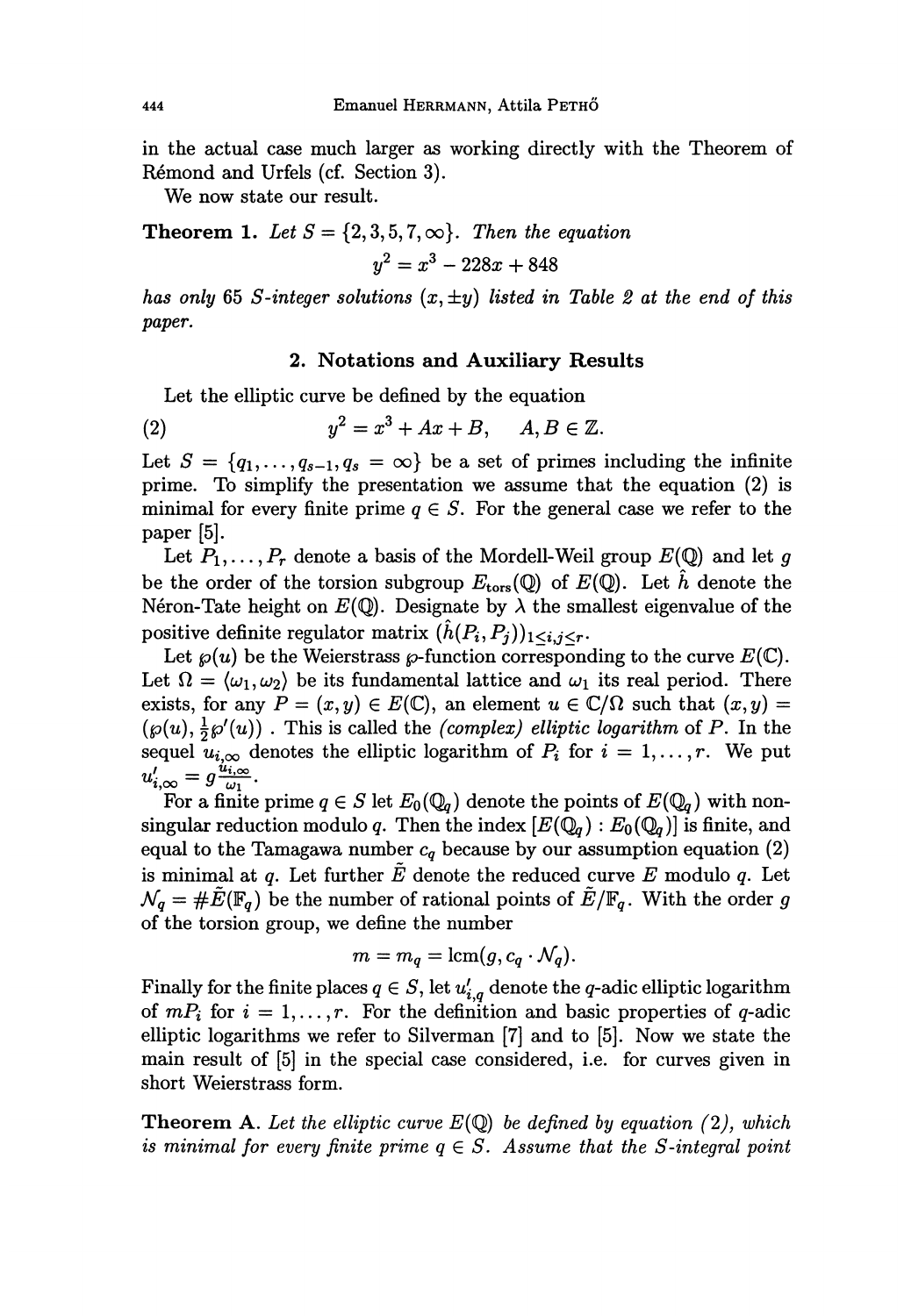$P = (x, y) \in E(\mathbb{Z}_S)$  has the representation

$$
(3) \t\t P = \sum_{i=1}^{r} n_i P_i + T
$$

with  $n_i \in \mathbb{Z}, i = 1, ..., r$ , and T a torsion point of  $E(\mathbb{Q})$ . For  $N(P) = \max\{|n_i|, i = 1, ..., r\}$ , we have

(4) 
$$
N(P) \leq N_0 = \sqrt{\frac{1}{\lambda} (\frac{k_1}{2} + k_2)}
$$

with  $k_2 = \log \max\{|2A|^{1/2}, |4B|^{1/3}\},$ 

$$
k'_1 = 7 \cdot 10^{38s + 49} s^{20s + 15} Q^{24} (\log^* Q)^{4s - 2} k_3 (\log k_3)^2 ((20s - 19)k_3 + \log(ek_4)),
$$
  

$$
k_1 = k'_1 + 2 \log 6,
$$

where  $\log^* Q = \max\{\log Q, 1\}$  for  $Q = \max\{q_1, ..., q_{s-1}\}, s = \#S$ ,

$$
k_3 = \frac{32}{3} \sqrt{|\Delta_0|} \left(8 + \frac{1}{2} \log |\Delta_0|\right)^4,
$$
  
\n
$$
k_4 = 10^4 \max\{16A^2, 256\sqrt{|\Delta_0|}^3\}
$$

with  $\Delta_0 = 4A^3 + 27B^2$ . Moreover, there exists a place  $q \in S$  such that

(5) 
$$
\left| \sum_{i=1}^{r} n_i u'_{i,q} + n_{r+1} \right|_q \leq k_5 \exp\{-\frac{\lambda}{s} N(P)^2 + \frac{k_2}{s} \}
$$

with  $n_{r+1} \in \mathbb{Z}$  if  $q = \infty$  and  $n_{r+1} = 0$  otherwise, and with  $k_5 = \frac{2g}{3\omega_1}$  if  $q = \infty$  and  $k_5 = 1$  otherwise.

Theorem A together with numerical Diophantine approximation techniques is sufficient to prove our Theorem 1. However it was pointed out already in [5] that combining the method of Smart [8] with results of David [2] and of Remond and Urfels [6] one can obtain a much better estimate for  $N(P)$  as by the one implied by Theorem A. In the sequel we assume  $r \leq 2$ . To formulate the next theorem we have to introduce further notations. Let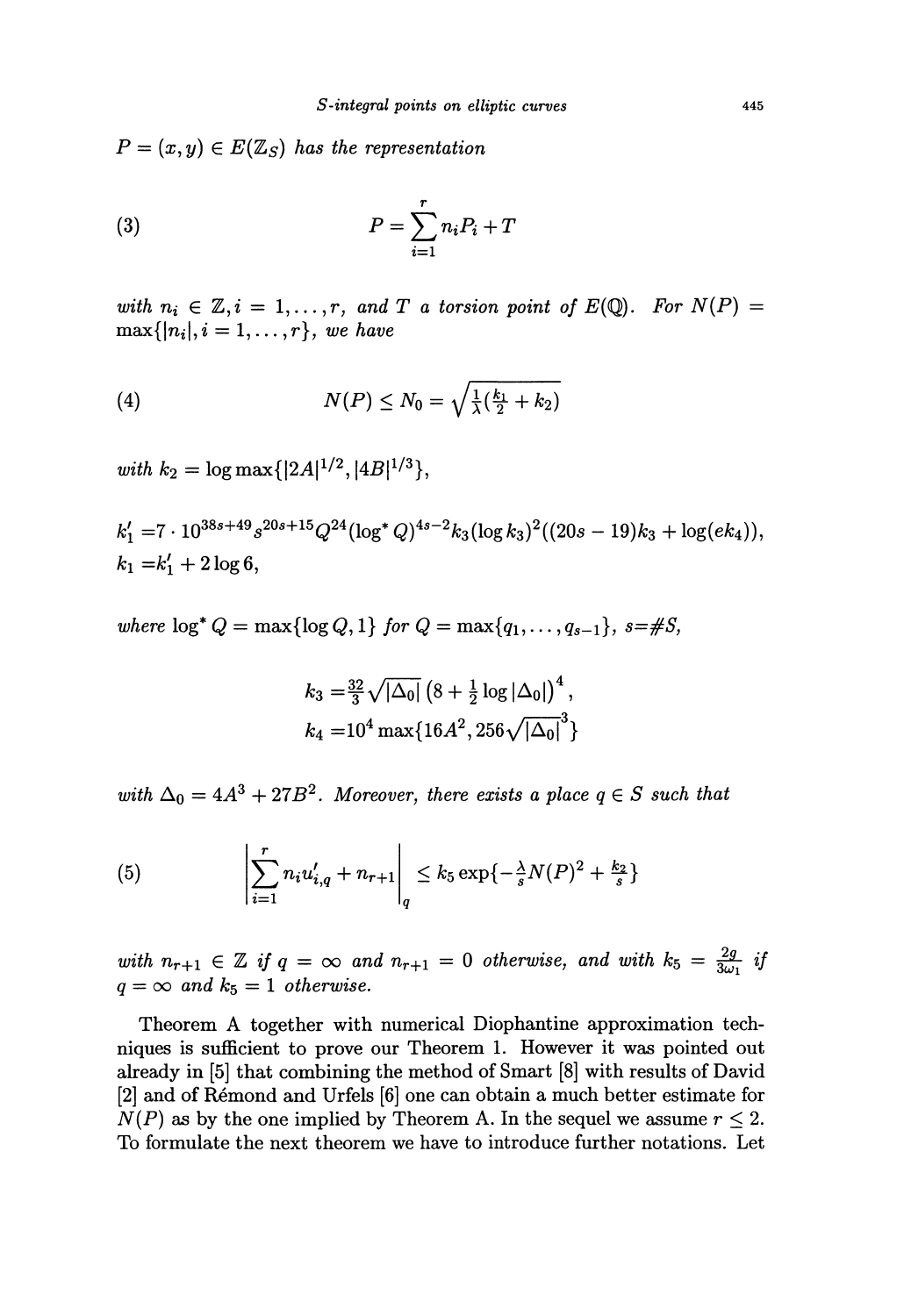Put

$$
j = \frac{j_1}{j_2} \text{ with } j_1, j_2 \in \mathbb{Z} \text{ and } \gcd(j_1, j_2) = 1 \text{ be the } j-\text{invariant of } E(\mathbb{Q}).
$$
  
\n
$$
h = \log \max\{4|Aj_2|, 4|Bj_2|, |j_1|\},
$$
  
\n
$$
\log V_i = \max\left\{\hat{h}(P_i), h, \frac{3\pi |u'_{i,\infty}|_{\infty}^2}{\text{Im}\tau}\right\}, \quad i = 1, 2,
$$
  
\n
$$
\log V_0 = \max\left\{h, \frac{3\pi}{\text{Im}\tau}\right\},
$$
  
\n
$$
k_{6,\infty} = \frac{k_2 + s \log k_5}{\lambda},
$$
  
\n
$$
k_{7,\infty} = \frac{2 \cdot 10^{68} \cdot s \cdot h^5}{\lambda} \prod_{i=0}^2 \log V_i.
$$

For a finite place  $q \in S$  let

$$
\alpha_q = \begin{cases}\n3, & \text{if } q = 2 \\
\frac{1}{q-1}, & \text{otherwise}\n\end{cases}
$$
\n
$$
\sigma_q = (q^{\alpha_q} \max\{|u'_{1,q}|_q, |u'_{2,q}|_q\})^{-1},
$$
\n
$$
d_q = \max\{1, 1/\log \sigma_q\},
$$
\n
$$
a_i = \max\{1, \hat{h}(P_i)\}, \quad i = 1, 2,
$$
\n
$$
\beta = \max\{\log N(P), \log |A|_{\infty}, \log |B|_{\infty}, a_1, a_2, d_q\},
$$
\n
$$
\gamma = \max\{\log |A|_{\infty}, \log |B|_{\infty}, \log \beta\},
$$
\n
$$
k_{6,q} = \frac{k_2}{\lambda},
$$
\n
$$
k_{7,q} \geq (3.6 \cdot 10^{25} s \cdot a_1 a_2 d_q^6 \log \sigma_q) / \lambda.
$$

**Theorem B.** Assuming that  $r \leq 2$  and using the notations introduced in Theorem A and above we have

$$
N(P) \leq N_1 := \max\{N_q \ : \ q \in S\},\
$$

where

$$
N_q = \begin{cases} 2^5 \sqrt{k_{6,\infty} k_{7,\infty}} (\log 5^5 k_{7,\infty})^{5/2}, & \text{if } q = \infty, \\ 2^4 \sqrt{k_{6,q} k_{7,q}} (\log 4^4 k_{7,q})^2, & \text{if } q \in S \setminus \{\infty\}. \end{cases}
$$

Proof. Combining inequality (5) with the lower bounds for linear forms in elliptic logarithms due to David [2] and for linear forms in at most two  $q$ -adic elliptic logarithms due to Rémond and Urfels  $[6]$  one obtains the upper bound for  $N(P)$  analogously as described for example in Gebel, Pethő and Zimmer [3, 4]. Therefore we omit the details. and Zimmer  $[3, 4]$ . Therefore we omit the details.

 $\sim$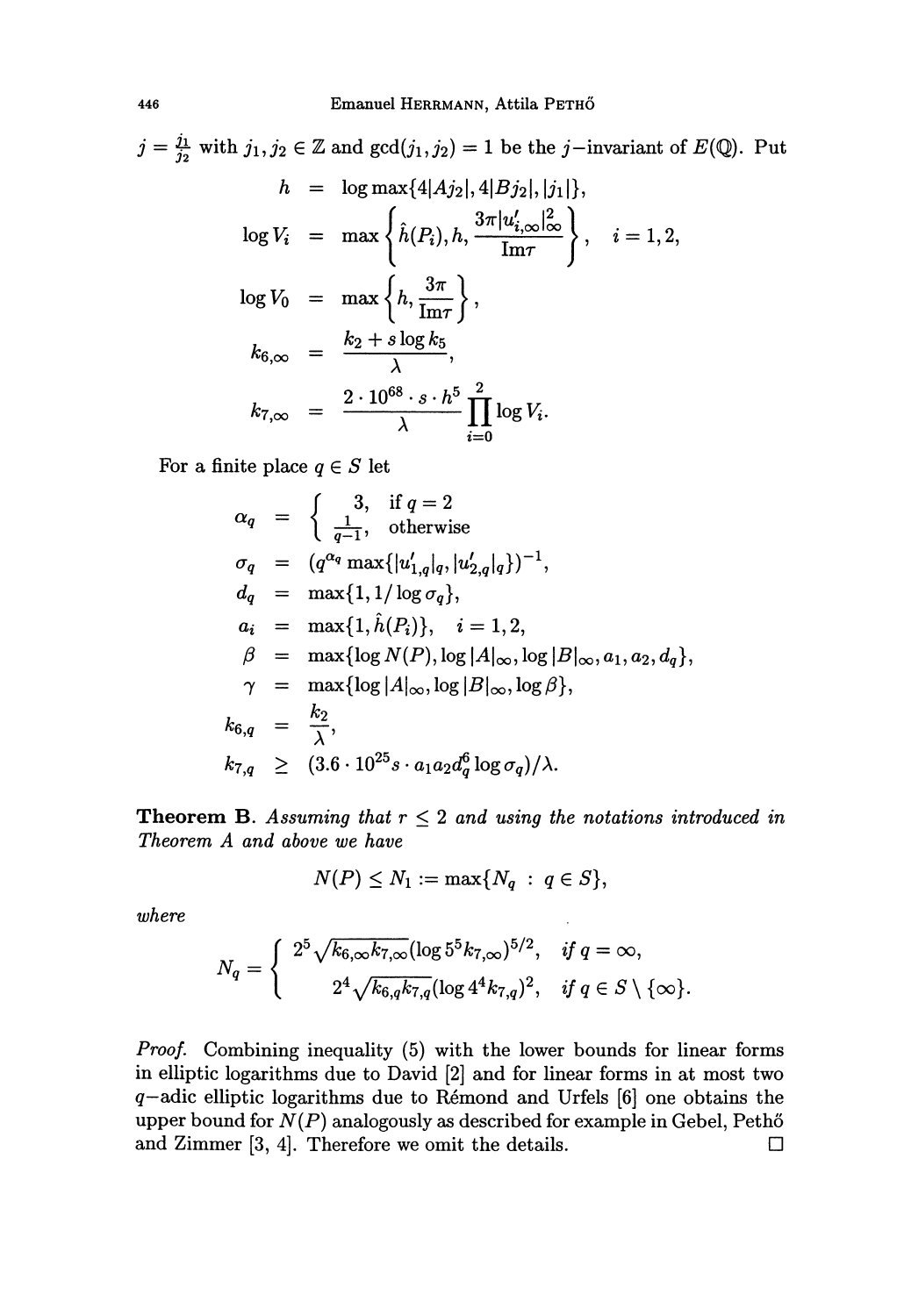#### 3. Proof of Theorem 1

**3.1. Basic data of the elliptic curve.** In the sequel we denote by  $E$  the elliptic curve over Q defined by equation (1). Let  $S = \{2, 3, 5, 7, \infty\}$ . It is easy to check, that (1) is minimal for every finite prime  $q \in S$ . Actually, it is a global minimal model of E. The discriminant of E is  $\Delta = -16\Delta_0$  with  $\Delta_0 = -27993600$ . We have

$$
E(\mathbb{Q}) \simeq \mathbb{Z}/2\mathbb{Z} \oplus \mathbb{Z}^2,
$$

where the only non-trivial torsion point is  $(4, 0)$  and a basis of the infinite part of the Mordell-Weil group is  $P_1 = (-2,36), P_2 = (-11,45)$ . (See Tzanakis  $[10]$ , or one of of the programs apecs  $[13]$ ,  $Magma<sup>1</sup>$   $[1]$ , mwrank [14] or Simath [15].)

Now we can compute the fundamental parallelogram of the associated Weierstrass  $\wp$ -function and get

 $\omega_1 = 0.767848, \quad \omega_2 = -0.631356 \cdot i \quad \text{and} \quad \tau = \frac{\omega_1}{\omega_2} = 1.216188 \cdot i.$ 

The regulator matrix of  $E$  is

$$
R = \begin{pmatrix} 0.423441 & -0.158771 \\ -0.158771 & 0.906408 \end{pmatrix},
$$

hence its smallest eigenvalue is given by  $\lambda = 0.375922$ .

Using Tate's algorithm [9] we compute the Tamagawa numbers

 $c_2 = 4$ ,  $c_3 = 4$ ,  $c_5 = 2$  and  $c_7 = 1$ .

The curve  $E$  has additive reduction at the primes 2 and 3, multiplicative reduction at 5 and good reduction at 7. Hence,

$$
\mathcal{N}_2 = 2
$$
,  $\mathcal{N}_3 = 3$ ,  $\mathcal{N}_5 = 6$  and  $\mathcal{N}_7 = 12$ .

Using these data we can compute the numbers  $m_q$  and obtain

 $m_2 = 8$ ,  $m_3 = 12$ ,  $m_5 = 12$  and  $m_7 = 12$ .

#### 3.2. Upper Bounds for  $N(P)$ .

(i) The first way to obtain an upper bound for  $N(P)$  is to calculate  $N_0$  of Theorem A. We have actually  $Q = 7, s = 5$ ,

$$
k_2 = \log \max\{456^{1/2}, 3392^{1/3}\} = 3.061246,
$$

$$
k_3 = \frac{32}{3} \sqrt{|\Delta_0| (8 + \frac{1}{2} \log |\Delta_0|)^4} = 4.258342 \cdot 10^9,
$$

(6) 
$$
k_4 = 10^4 \max\{16 \cdot 228^2, 256 \cdot |\Delta_0|^{3/2}\} = 3.791649 \cdot 10^{17}
$$

and  $k_1 = 3.730724 \cdot 10^{369}$ , hence  $N(P) \le N_0 = 7.044216 \cdot 10^{184}$ . (ii) Another, a bit more complicated, way to find an upper bound for  $N(P)$ is to compute  $N_1 = \max\{N_q : q \in S\}$  as defined in Theorem B.

<sup>&</sup>lt;sup>1</sup> Magma version 2.6 will have an implementation of the algorithm described in [5].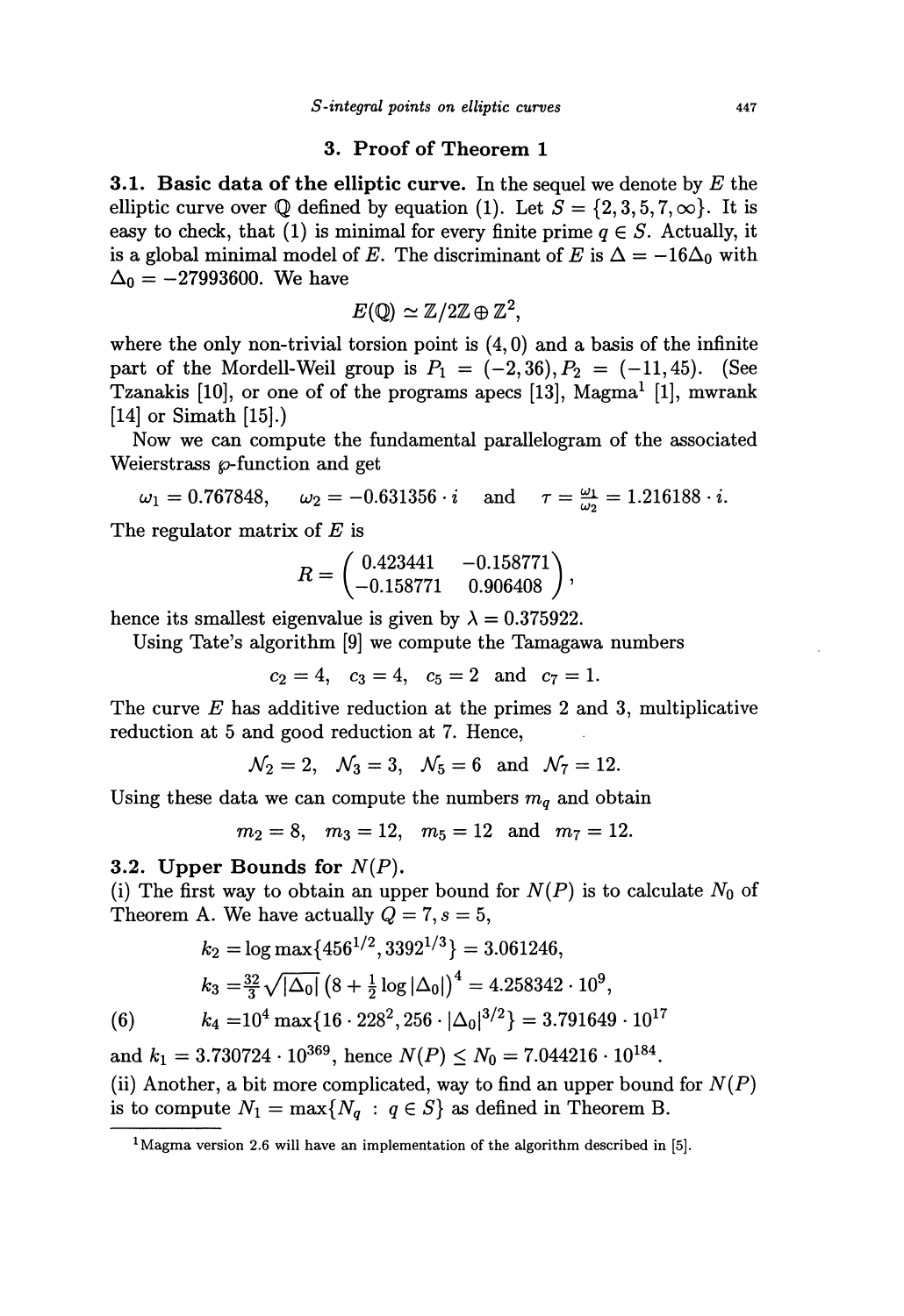Consider first the case  $q = \infty$ . Then we have

$$
h = \log \max\{4 \cdot 228 \cdot 75, 4 \cdot 848 \cdot 75, 2^5 \cdot 19^3\} = 12.446663,
$$
  
\n
$$
\log V_0 = \max\{h, \frac{3\pi}{\ln \tau}\} = 12.446663,
$$
  
\n
$$
\log V_1 = \max\{\hat{h}(P_1), h, \frac{3\pi g^2 |u_{1,\infty}|_{\infty}^2}{\omega_1^2 \ln \tau}\} = 21.645104,
$$
  
\n
$$
\log V_2 = \max\{\hat{h}(P_2), h, \frac{3\pi g^2 |u_{2,\infty}|_{\infty}^2}{\omega_1^2 \ln \tau}\} = 28.279603,
$$
  
\n
$$
k_{5,\infty} = \frac{4}{3\omega_1} = 1.736455,
$$
  
\n
$$
k_{6,\infty} = 15.483196,
$$
  
\n
$$
k_{7,\infty} = 6.054145 \cdot 10^{78}.
$$

Thus we obtain  $N_{\infty} \leq 1.530526 \cdot 10^{47}$  after a simple computation.

Next we have to consider the cases  $q = 2, 3, 5$  and 7. In Table 1 below you find the actual values of  $\alpha_q, \sigma_q$  and  $d_q$ .

Table 1

| $\alpha_o$ |                          |                        |                                                    |      |
|------------|--------------------------|------------------------|----------------------------------------------------|------|
|            |                          |                        | 53/4                                               | 75/6 |
| $\bm{u_o}$ | $/\log 2$                | $2/\log 3$             |                                                    |      |
| $k_{7,q}$  | $2.992592 \cdot 10^{27}$ | $9.5742 \cdot 10^{27}$ | $5.779766 \cdot 10^{26}$   $7.76455 \cdot 10^{26}$ |      |

The following values are independent of  $q \in \{2,3,5,7\}$ 

$$
a_1 = \max\{1, \hat{h}((-2, 36))\} = \max\{1, 0.423441\} = 1,
$$
  
\n
$$
a_2 = \max\{1, \hat{h}((-11, 45))\} = \max\{1, 0.906408\} = 1,
$$
  
\n
$$
k_{6,q} = k_2/\lambda = 8.143301.
$$

Choosing the worst cases from Table 1 we see that we can take

$$
k_{7,q} = k_{7,3} = 9.5742 \cdot 10^{27}, \quad q = 2,3,5,7,
$$

thus

$$
N_q = N_3 = 2.187487 \cdot 10^{19}, \quad q = 2, 3, 5, 7.
$$

These inequalities imply

$$
N(P) \le N_1 = \max\{N_q : q \in S\} = 1.530526 \cdot 10^{47}
$$

by Theorem B. Since  $N_1$  is much smaller than  $N_0$  we use this value in the sequel.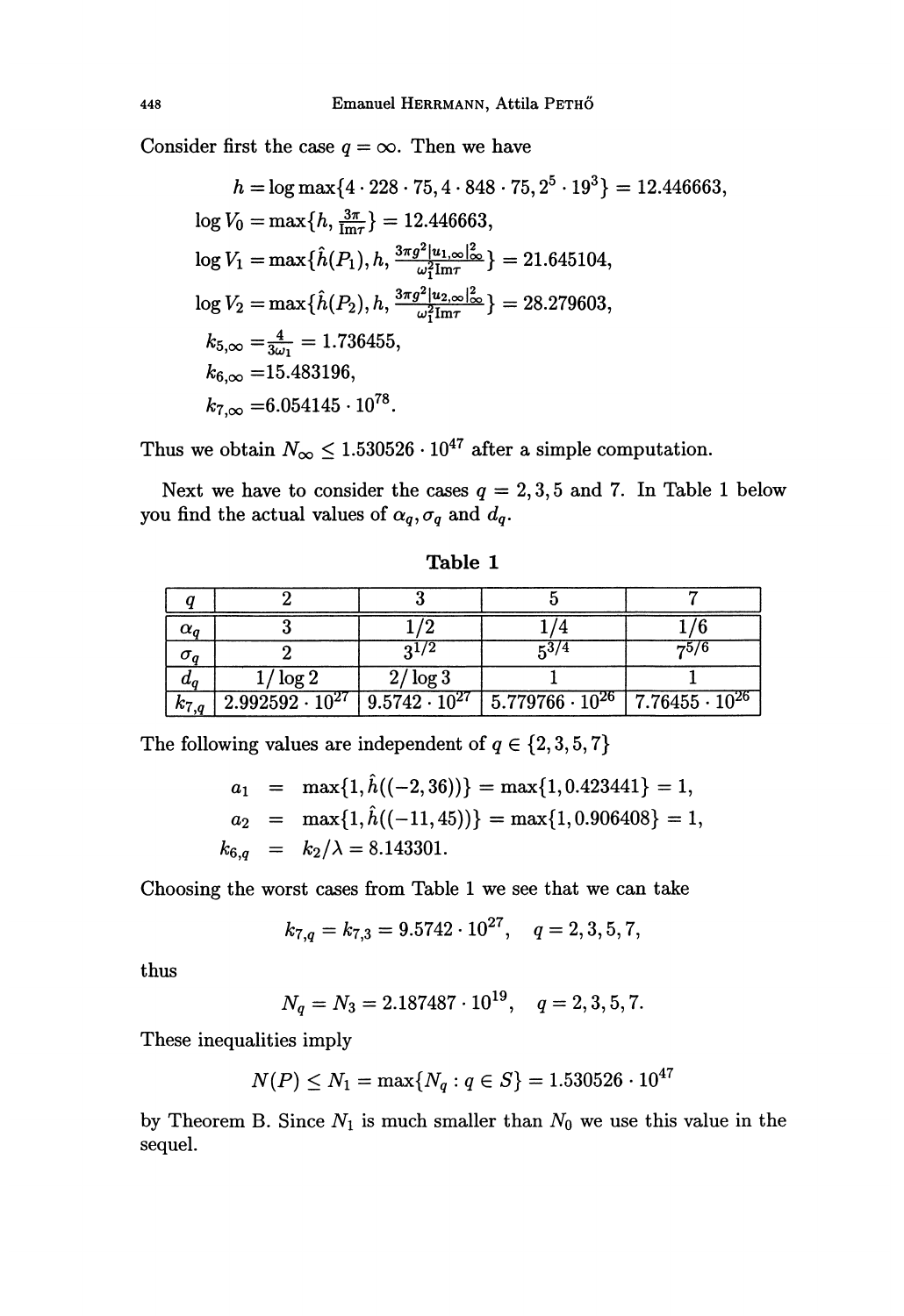3.3. Reduction of the large upper bound for  $N(P)$ . By Theorem 1, and by the last section we have to solve the Diophantine approximation problem

$$
|n_1u'_{1,q} + n_2u'_{1,q} + n_3|_q \le k_5 \exp\{0.075184 \cdot N(P)^2 + 0.6122492\},
$$
  

$$
N(P) \le N_1 = 1.530526 \cdot 10^{47}
$$

for each  $q \in S$ .

To solve these systems we use the well known reduction procedure of de Weger [11]. (See also Smart [8].) For details about the high precision computation of  $q$ -adic elliptic logarithms we refer to Peth $\ddot{o}$  et al. [5]. We shall also use the notations introduced there.

We first take  $q = \infty$  and perform a de Weger reduction with  $C = 10^{142}$ . We obtain the new upper bound  $N(P) \leq M_{\infty} = 67$  in the case  $q = \infty$ . Comparing this bound with  $N_q$ ,  $q = 2, 3, 5, 7$  we obtain

$$
N(P) \le N_3 = 2.187487 \cdot 10^{19},
$$

i.e. we may perform the  $q$ -adic reduction steps with this value.

To do this we compute for each  $q \in S \setminus \{\infty\}$ , the q-adic elliptic logarithms of  $m_q P_i$ ,  $i = 1, 2$ , with precision at least

$$
n_2=129, n_3=82, n_5=56, n_7=46.
$$

This precision is necessary to carry out the q-adic de Weger reduction. For this purpose we use the method of [5].

$$
u_{1,2}^{\prime} = 134584334573222732131510464853384888320 + O(2^{128})
$$
\n
$$
u_{2,2}^{\prime} = 224603122385055121905025779589746548856 + O(2^{128})
$$
\n
$$
u_{1,3}^{\prime} = 35130898366670225251067310603381664587 + O(3^{81})
$$
\n
$$
u_{2,3}^{\prime} = 32674326287561878726624624078558984866 + O(3^{81})
$$
\n
$$
u_{1,5}^{\prime} = 118414103305724592543524002578287458095 + O(5^{55})
$$
\n
$$
u_{2,5}^{\prime} = 193714651202697832194263283063279750580 + O(5^{55})
$$
\n
$$
u_{1,7}^{\prime} = 49086609441793589144883973076015987885 + O(7^{46})
$$
\n
$$
u_{2,7}^{\prime} = 723939447229120403790851561285560713079 + O(7^{46})
$$

Now we perform the q-adic de Weger reduction with the values  $C_2$  =  $2^{128}$ ,  $C_3 = 3^{81}$ ,  $C_5 = 5^{55}$  and  $C_7 = 7^{46}$  and obtain the new bound

$$
N(P) \le \max\{\mathcal{M}_{\infty} = 67, \mathcal{M}_2 = 12, \mathcal{M}_3 = 13, \mathcal{M}_5 = 13, \mathcal{M}_7 = 13\}.
$$

This new upper bound for  $N(P)$  can be further reduced. On repeating this reduction process 3-times, we eventually get  $N(P) \le 13$ , which cannot be reduced any further.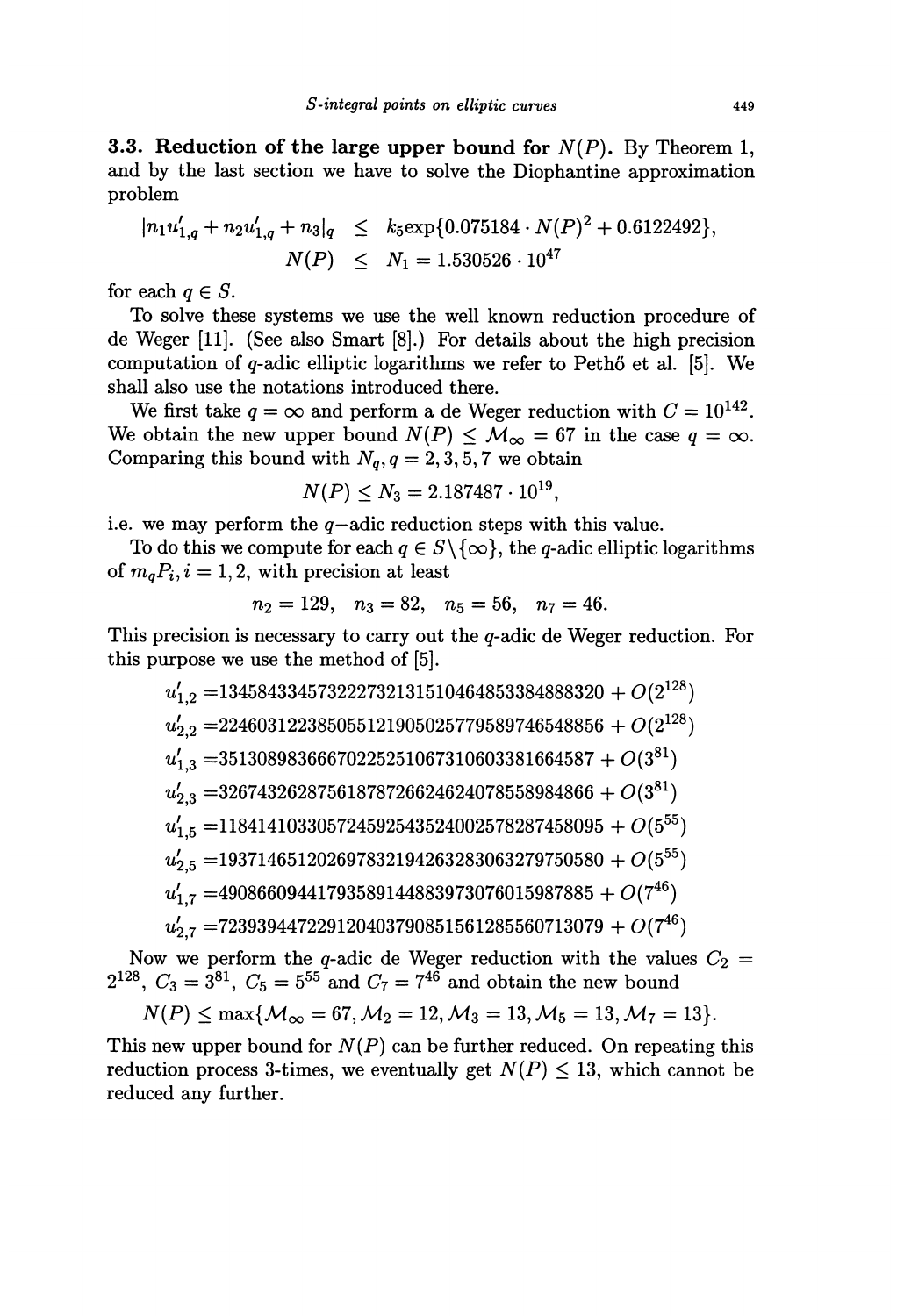### Table 2

S-integral points  $P = (x, y) = \left(\frac{\xi}{\zeta^2}, \frac{\eta}{\zeta^3}\right) = \sum_{i=1}^2 n_i P_i + T_j$ ,  $j = 0, 1$ <br>on  $E: y^2 = x^3 - 228x + 848$  for  $S = \{2, 3, 5, 7, \infty\}$ 

| $\overline{2}$<br>rank                                                                           |                  |                |                |                                  |               |  |  |  |  |
|--------------------------------------------------------------------------------------------------|------------------|----------------|----------------|----------------------------------|---------------|--|--|--|--|
| basis<br>$\overline{P}_1$<br>(2, 36),<br>$-11,45$<br>$P_2\,$                                     |                  |                |                |                                  |               |  |  |  |  |
| torsion<br>$\overline{T_0}$<br>$\overline{(4,0)}$<br>$\overline{\mathcal{O}},$<br>$T_1 =$<br>$=$ |                  |                |                |                                  |               |  |  |  |  |
| $^{\#}$                                                                                          | ξ                | η              | ς              | $\overline F$                    | $(n_1,n_2,j)$ |  |  |  |  |
| 1                                                                                                | $\overline{4}$   | $\overline{0}$ | $\overline{1}$ |                                  | (0, 0, 1)     |  |  |  |  |
| $\overline{2}$                                                                                   | $-11$            | 45             | $\mathbf{1}$   |                                  | (0, 1, 0)     |  |  |  |  |
| 3                                                                                                | 16               | 36             | $\mathbf{1}$   |                                  | (0, 1, 1)     |  |  |  |  |
| $\overline{\mathbf{4}}$                                                                          | 94               | 900            | $\mathbf{1}$   |                                  | $(1, -1, 0)$  |  |  |  |  |
| $\mathbf 5$                                                                                      | $\boldsymbol{2}$ | $-20$          | $\mathbf{1}$   |                                  | $(1, -1, 1)$  |  |  |  |  |
| $\boldsymbol{6}$                                                                                 | $-2$             | 36             | $\mathbf{1}$   |                                  | (1, 0, 0)     |  |  |  |  |
| 7                                                                                                | 34               | 180            | $\mathbf{1}$   |                                  | (1, 0, 1)     |  |  |  |  |
| 8                                                                                                | 14               | $-20$          | $\mathbf{1}$   |                                  | (1, 1, 0)     |  |  |  |  |
| 9                                                                                                | $-14$            | $-36$          | $\mathbf{1}$   |                                  | (1, 1, 1)     |  |  |  |  |
| 10                                                                                               | 754              | 20700          | $\mathbf{1}$   |                                  | (1, 2, 1)     |  |  |  |  |
| 11                                                                                               | 196              | 2736           | $\mathbf{1}$   |                                  | $(2,-1,1)$    |  |  |  |  |
| 12                                                                                               | 13               | 9              | $\mathbf{1}$   |                                  | (2,0,0)       |  |  |  |  |
| 13                                                                                               | 16               | 20             | $\mathbf{1}$   |                                  | (2,0,1)       |  |  |  |  |
| 14                                                                                               | 52               | $-360$         | $\mathbf{1}$   |                                  | (2, 1, 1)     |  |  |  |  |
| 15                                                                                               | 53               | 371            | $\mathbf{1}$   |                                  | (2, 2, 0)     |  |  |  |  |
| 16                                                                                               | 814              | 23220          | $\mathbf{1}$   |                                  | (3, 1, 0)     |  |  |  |  |
| 17                                                                                               | 534256           | 390502764      | $\mathbf{1}$   |                                  | (4,3,1)       |  |  |  |  |
| 18                                                                                               | 97               | $-783$         | $\overline{2}$ | $\boldsymbol{2}$                 | $(0, -2, 0)$  |  |  |  |  |
| 19                                                                                               | $\mathbf{1}$     | $-225$         | $\overline{2}$ | $\overline{2}$                   | (2,1,0)       |  |  |  |  |
| 20                                                                                               | 857              | 25027          | $\overline{2}$ |                                  | (4, 0, 0)     |  |  |  |  |
| 21                                                                                               | 49               | 855            | $\overline{4}$ | $\frac{2}{2^2}$                  | $(2,-1,0)$    |  |  |  |  |
| 22                                                                                               | 16439            | 631035         | 32             | $2^5$                            | (2,3,0)       |  |  |  |  |
| 23                                                                                               | $-44$            | $-1160$        | 3              | 3                                | $(0, -2, 1)$  |  |  |  |  |
| 24                                                                                               | 34               | 172            | 3              | 3                                | (3,1,1)       |  |  |  |  |
| 25                                                                                               | 1534             | 42020          | 9              | $3^2$                            | $(3,-1,0)$    |  |  |  |  |
| 26                                                                                               | 94               | $-828$         | $\overline{5}$ | $\mathbf 5$                      | (1,2,0)       |  |  |  |  |
| 27                                                                                               | 629              | 13133          | 5              | 5                                | $(2,-2,0)$    |  |  |  |  |
| 28                                                                                               | 194              | $-5796$        | $\overline{5}$ | 5                                | (3,0,0)       |  |  |  |  |
| 29                                                                                               | 6361             | 282141         | <b>20</b>      | $2^2$ $\times$<br>$\overline{5}$ | (4,2,0)       |  |  |  |  |
| 30                                                                                               | 818              | $-468$         | $\overline{7}$ | 7                                | $(1, -2, 0)$  |  |  |  |  |
| 31                                                                                               | 16               | 9540           | $\overline{7}$ | 7                                | (2,2,1)       |  |  |  |  |
| 32                                                                                               | 946              | 20700          | 7              | 7                                | (3,0,1)       |  |  |  |  |
| 33                                                                                               | 8516             | 1163623840     | 343            | $7^3$                            | $(4, -2, 1)$  |  |  |  |  |